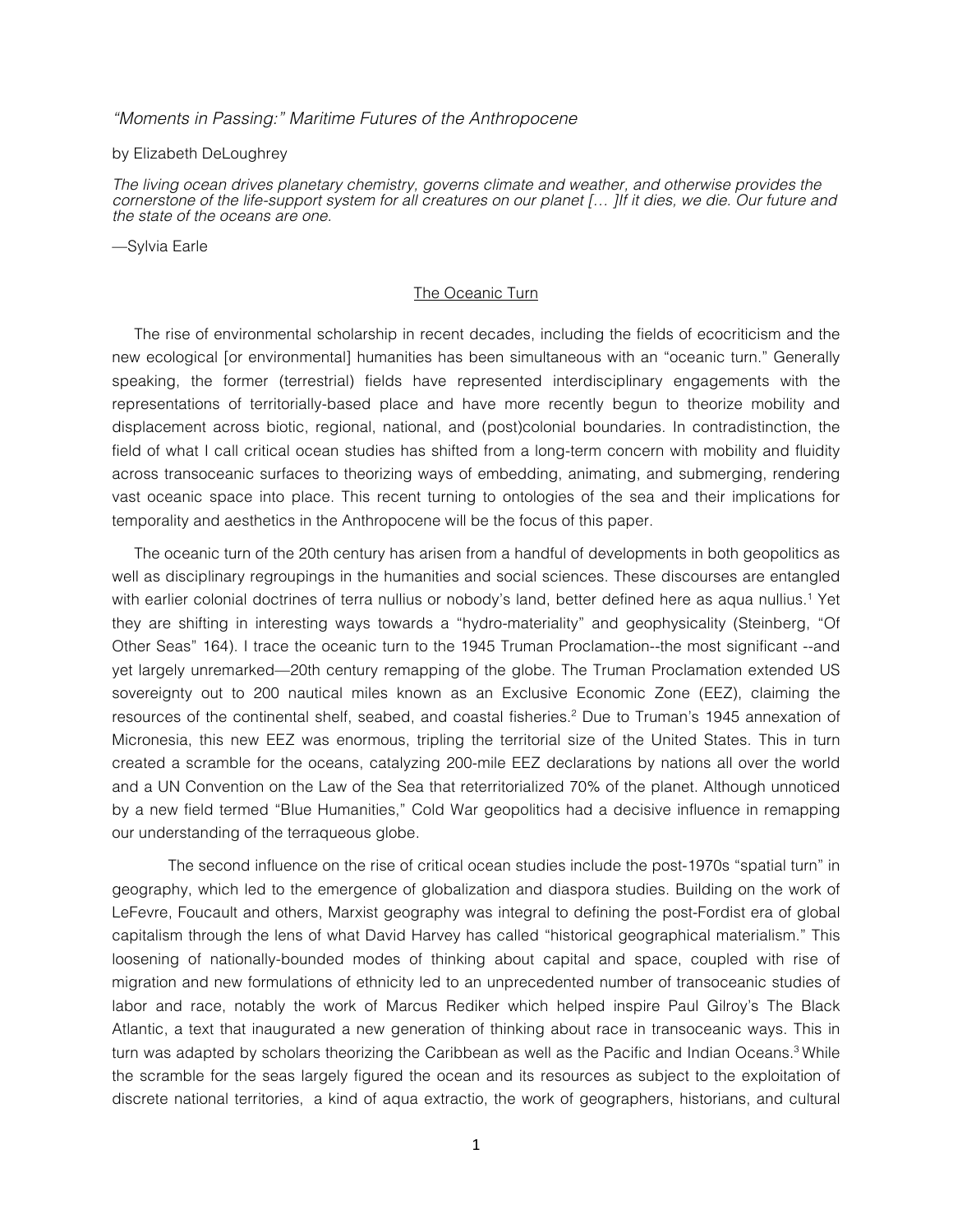studies scholars configured the ocean as a historical space of transnational capital, empire, slavery based on an unmarked masculinity that we might term aqua homo.

Third, the spatial turn away from the nation state towards the seas also has been influenced by the post-independence melancholia of the 1990s, where disappointments with the postcolonial state as a structure for governing the human subject, imaginary (and futurity) led to a turn to the ocean as a site of "flows" and "fluidity," seemingly outside the territorial and legislative of limitations of the state.4 Following Gilroy and others, the ethnically-exclusive and hierarchical model of national belonging might be imaginatively transcended by turning to those spaces of fluidity and creolization. As such, the ocean became a space for theorizing the materiality of history—as a dystopian slave ship or a utopian pirate (or slave) ship revolt—yet it rarely figured as a material in itself. <sup>5</sup> With some exceptions, these narratives largely represent a transoceanic imaginary, positioning the sea as a stage for human history; a narrative of flat surfaces rather than immersions.

This essay examines three factors that have contributed to the rise of a new oceanic imaginary for the 21st century: the global sea level rise that is our visible sign of climate change; the emergence of the environmental humanities, especially scholarship in multispecies ethnographies; and finally the work of Caribbean writers and artists who have long theorized the ocean in terms of the violent convergence of environment and history.<sup>6</sup> In the Caribbean the ocean has long been understood as a material entity; it is an ecology for "subtle and submarine" poetics in the words of Derek Walcott ("The Sea is History). To Barbadian poet Kamau Brathwaite the ocean signifies a "tidal dialectic" or "tidalectics" ("Interview" 57) and, for Martinican theorist Édouard Glissant, the sea signifies an abyss, a repository for the untold histories of the middle passage. These particular Caribbean writers have imagined a submarine temporality in which linear models of time are distorted and ruptured. This engagement with temporality is the product of the violence of transoceanic colonial history as well as immersion in the materiality of the ocean itself. This question of temporalizing the sea is vital because unlike terrestrial space—where one might memorialize and narrativize a space into place-- the perpetual circulation of ocean currents means that the sea dissolves phenomenological experience and defracts the accumulation of narrative. As we look towards an oceanic future caused by sea-level rise, these questions of temporality become vital to understanding the epoch termed the Anthropocene. The challenges about representing the more-than-human temporalities of the ocean, what I'm theorizing here as "sea ontologies," are addressed by British artist Jason deCaires Taylor, whose submarine Caribbean sculptures he describes as "moments in passing" (The Underwater Museum 8), subject to the erosion and transformation by maritime currents as well through multispecies relations with fish, algae, sponges, hydrozoans, and coral.

#### Oceanic Futures

It is a tautology that the ocean drives our global climate, and that our planetary future is becoming more oceanic. Scientific discourse has positioned the ocean as evolutionary origin for life on earth and, given the imminent threat of sea level rising, our anticipated destiny. Sea level rise is perhaps our greatest sign of planetary change, connecting the activity of the earth's poles with the rest of the terrestrial world, producing a new sense of planetary scale and interconnectedness through the rising of a world ocean. The emergence of the environmental humanities as a discipline at the start of this century is coterminous with the turn to the Anthropocene, a term some scientists are using to describe an epoch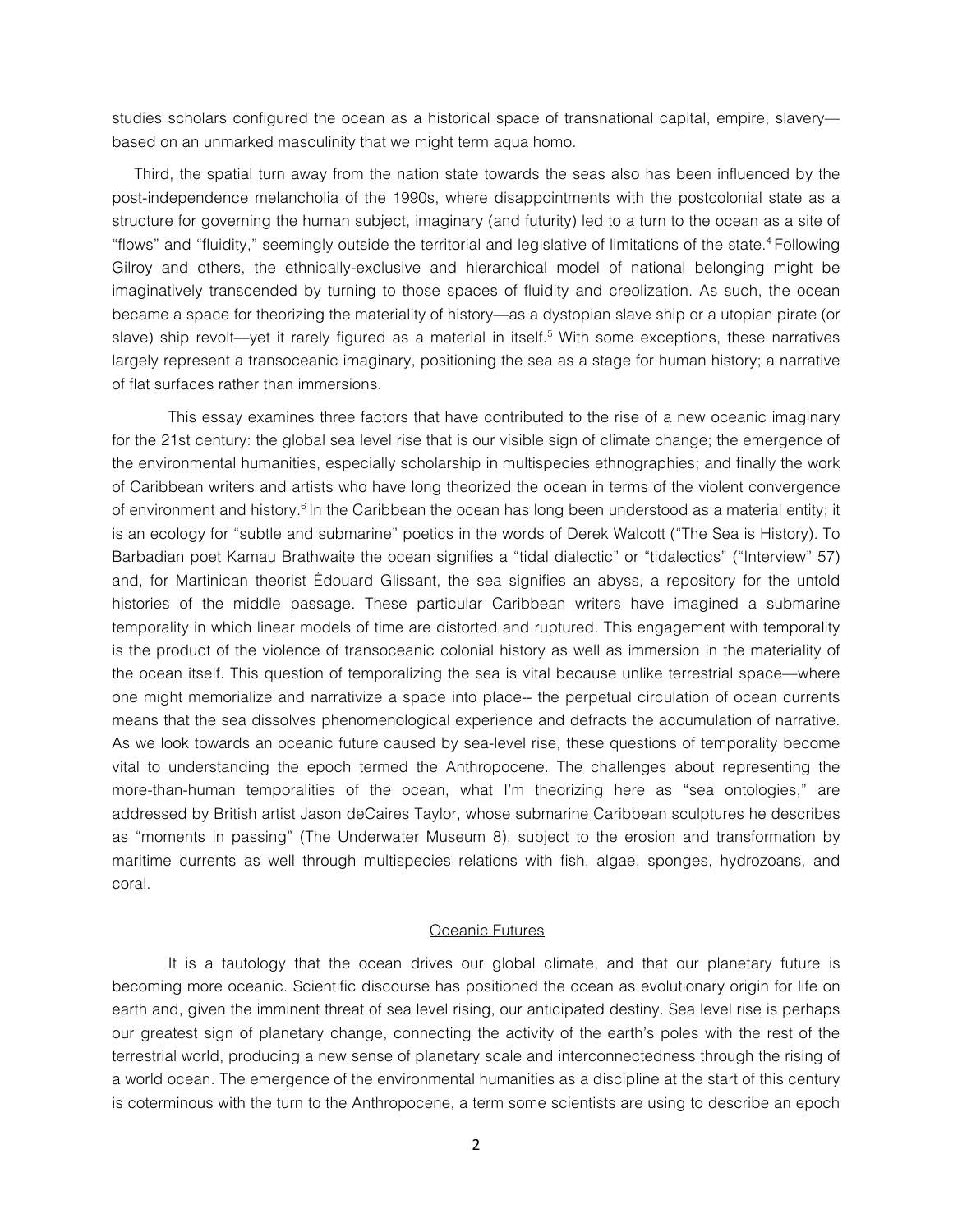in which the scale of anthropogenic carbon emissions positions humanity as a geological force.<sup>7</sup> This new understanding of the human in relationship to a warming planet has catalyzed vital questions about positioning the subject in the discourse of species, history, environment, and politics. After decades of work that examined the historicism and difference of the human subject, particularly in postcolonial studies, we are seeing a discursive shift to figuring humanity on a planetary scale, as Dipesh Chakrabarty has argued.<sup>8</sup> This essay builds on this work but troubles it by engaging the questions of visualizing climate change and interspecies ontologies in an era of sea level rise that is shaping new oceanic imaginaries.

Christopher Connery has argued that in western discourse, the sea "emerged as a kind of sublime and inassimilable other, not so much a power over humans, but an element outside and alien to the human, and outside time ("There Was No More Sea," 502). Yet the Anthropocene has catalyzed a new oceanic imaginary in which, due to sea-level rise, the largest space on earth is suddenly not so external and "alien," as Stefan Helmreich has demonstrated, to human experience. The increase in extreme weather events are correlated to the cinematic visuality of flooding and tsunamis, in which footage of a king tide in Tuvalu for instance comes to stand in for the world's rising ocean. This new oceanic imaginary has inspired an increase in a body of literature, arts, film, and scholarship concerned with our watery futures. In popular U.S. culture, there are sensationalist accounts of an active, threatening ocean in films like Roland Emmerich's 2012, or Darren Aronofsky's Noah as well as in books like Brian Fagan's The Attacking Ocean. The 21<sup>st</sup> century has also seen a sudden rise in documentaries that figure the ocean as a threatening agent such as Rising Waters (Torrice), Paradise Drowned (Tourell), and Time and Tide (Bayer and Salzman). There has been a body of work arguing for the importance of visualizing climate change through film and photography, bringing images of glacial melt, king tides, stranded polar bears, and catastrophic events at the poles and tropics to a global audience in order to encourage social and political change. <sup>9</sup> This new visual economy of sea-level rise brings about different aesthetics and more-than-human entanglements, as I'll explain.

There are geopolitical, biopolitical, environmental, and ontological dimensions to this oceanic turn. Some texts figure the ocean as a space for evolutionary, religious, and ontological origins and destiny. These tend to emphasize the radical interiority of the sea to the human species. For instance, Jacques Cousteau explains "our flesh is composed of myriads of cells, each one of which contains a miniature ocean…comprising all the salts of the sea, probably the built-in heritage of our distant ancestry, when some mutating fish turned into reptiles and invaded the virgin land" ("The Perils and Potentials of a Watery Planet," 13). Elisabeth Mann Borgese, one of the founding members of the Club of Rome as well as the first Convention on the Sea (1970) writes that "every human[…] is a good bit of planet ocean: 71 per cent of his substance consists of salty water, just as 71 per cent of the earth is covered by the oceans" (The Oceanic Circle, 258). Others externalize the human to planetary scale, describing hydrologic cycles as the earth's lungs, responsible for the "planetary respiratory rhythm;" marine biologist Sylvia Earle asserts that "every breath we take is linked to the sea" (Sea Change 14). Other narratives are less naturalizing, documenting a new era of empire and territorialism evident in the collapse of fisheries, the transnational corporate scramble for minerals and microbiota in the thermal vents of the Pacific Ocean, and the competing state territorialisms now visible in the Arctic as the ice begins to melt. Whether one considers the seabed, the creatures of the sea, or its surface, the ocean has become a new frontier for capital evident in the libertarian Seasteading Institute that seeks to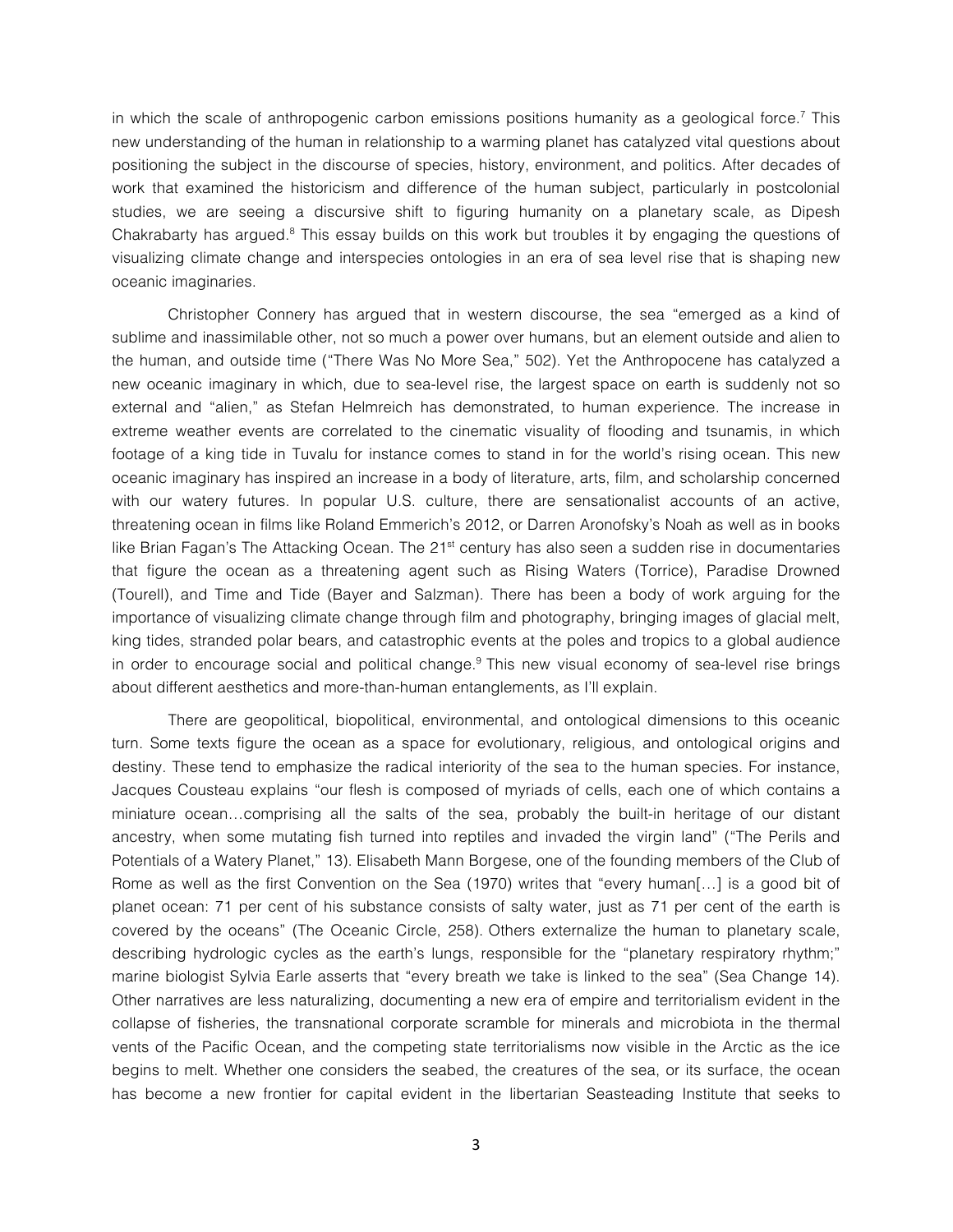establish a free state on the high seas and, as their website claims, to "open humanity's next frontier." <sup>10</sup>This simultaneous rendering of the sea as open frontier and endless natural resource Helmreich refers to as "blue-green capitalism" (Alien Ocean 26). The general lack of attention to these territorial developments might be attributed to the ocean's figuring as "capital's favored myth-element" (Connery, "The Oceanic Feeling" 289), creating a lacuna precisely where we should be able to trace the intersections of capital and empire, as well as their impacts on human and nonhuman sovereignty.

Whether it is figured as a figure for the salinity of human blood, a utopian space of biocapital, or the dystopian futurity of climate change, the ocean is represented in an "oscillation between […] familiar and strange, as us and not us" (Helmreich, Alien Ocean, 403). It is this figuring of the ocean as the uncanny, the unheimlich, and borrowing from Gayatri Chakravorty Spivak, as a figure for "planetarity" that I explore in the remainder of this essay.

### Sea Ontologies

Caribbean aesthetics articulate what I am calling "sea ontologies," following Phil Steinberg and others who seek to "develop an epistemology that views the ocean as continually being reconstituted by a variety of elements: the non-human and the human, the biological and the geophysical, the historic and the contemporary" ("Of Other Seas," 157). While Steinberg has argued persuasively for reading the ocean as a dynamic force rather than place, for "decentered ontologies of connection" (161), in the Caribbean the enormity of the 400-year long transoceanic history of slavery and indenture has created an aesthetics that imaginatively populate the sea in an act of regional historiography and ancestral memory. The Atlantic in this regard is understood as an unmarked grave site, and memorializing the enormity of loss for the millions who crossed its expanse has particular material challenges, given that first, the mobility of ocean currents means that we cannot localize its waters as a phenomenologically experienced place, and secondly because there are no accurate recordings of where exactly slaves leapt or were thrown overboard. As such, this is an oceanic archive that lacks the place-based narrative and rituals for memorialization. The earth-based sacralization of place is generally rendered by the ritualized placement of bodies, bones, and stone monuments. In order to localize an event that can never be truly historically localized (due to the materiality of both middle passage history and ocean currents), Caribbean writers have peopled the seabed with human bones, imaginatively figured in the limestone structures of coral reefs. Thus what would be archeology in a terrestrial context becomes submarine diving for an oceanic archive, for the remnants of imperial debris and ancestral origins. As the sailor of Walcott's "The Schooner Flight" observes:

but this Caribbean so choke with the dead that when I would melt in emerald water, whose ceiling rippled like a silk tent, I saw them corals: brain, fire, sea fans, dead-men's-fingers, and then, the dead men. I saw that the powdery sand was their bones ground white from Senegal to San Salvador (Collected Poems 349)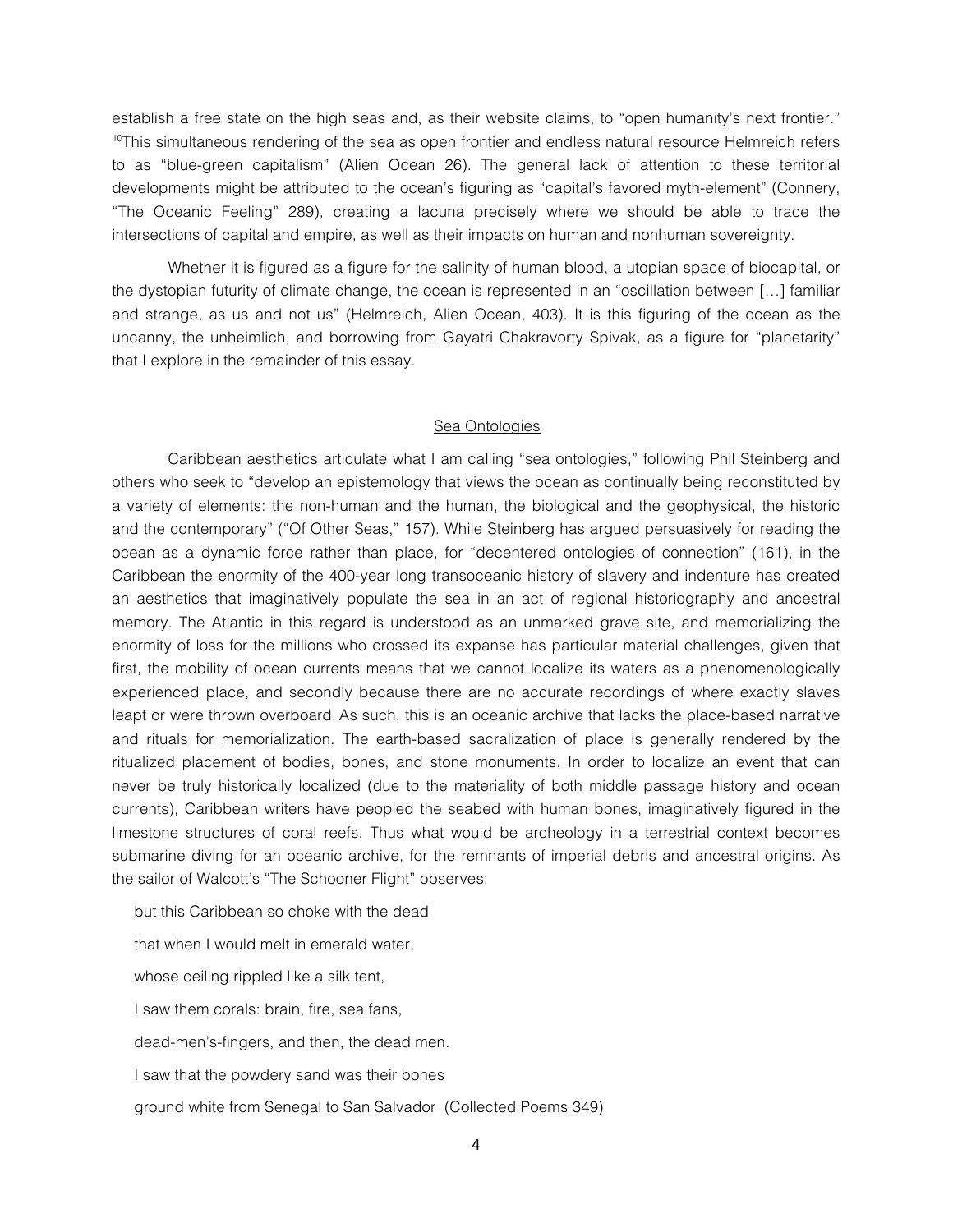In contrast to the tropical tourist's narratives of transparent azure seas that are subject to the visitor's desires (aqua nullius), Walcott's seas are "choked" with the visible remnants of living history. This is a living graveyard in which one's interpellation of the submarine is interrupted by a rupture in narrative articulation, in breath. The process of anthropomorphizing the corals, from brain corals to dead men's fingers, leads to a visual poetics ("I saw them") of the submarine debris of human history. Thus it is by interpellating nonhuman life forms as human bones that enables the visibility or recognition of a submarine human history, that which resides outside (and below) the official archive.

This is a subtle but important difference from subjecting nonhuman animals like coral to the narratives of human history. Walcott's poem suggests that "subtle and submarine" human histories can only be understood in the active engagement—to "melt" and dissolve in spaces of nonhuman alterity. They render not an active recuperation of the ancestral human, but its constitutive remnants, "powdery sand" that is, like earthly soil, constitutive and grounding, yet also signifying more-than-human history. In engaging Walcott's poetry, Laura Ann Stoler has demonstrated that Walter Benjamin provides a compelling reading of monumental ruins as "petrified life," traces that mark the fragility of power and the forces of destruction. But ruins are also sites that condense alternative senses of history. Stoler focuses on artifacts and the "dead matter" of imperial history ("Imperial Debris" 196). Yet Walcott's poetics have long engaged living matter as a site for more-than-human history, depicting multispecies engagements with plants, fish, corals, and other creatures of the tropical coast as a means of posing an alternative narrative for history making. In a response to the western demand for a linear, monumentalized "History," his poetry has always troubled its place-making impetus. "You want to hear my history? Ask the sea" (Collected Poems 282) he has consistently responded, from his early poetry ("The Estranging Sea") to the epic Omeros. In response to the western demand for the visible archives of "monuments, […] battles, martyrs" as the synecdoche for History, Walcott's narrator responds by insisting on submersion, a Virgilian guide to a submarine reliquary, not unlike the wreckage of Hardy's "Convergence of the Twain":

Bone soldered by coral to bone, mosaics mantled by the benediction of the shark's shadow, […] but where is your Renaissance? […] strop on these goggles, I'll guide you there myself. It's all subtle and submarine, through colonnades of coral, past the gothic windows of sea-fans to where the crusty grouper, onyx-eyed, blinks, weighted by its jewels, like a bald queen; and these groined caves with barnacles pitted like stone are our cathedrals (Collected Poems: "The Sea is History," 137-138)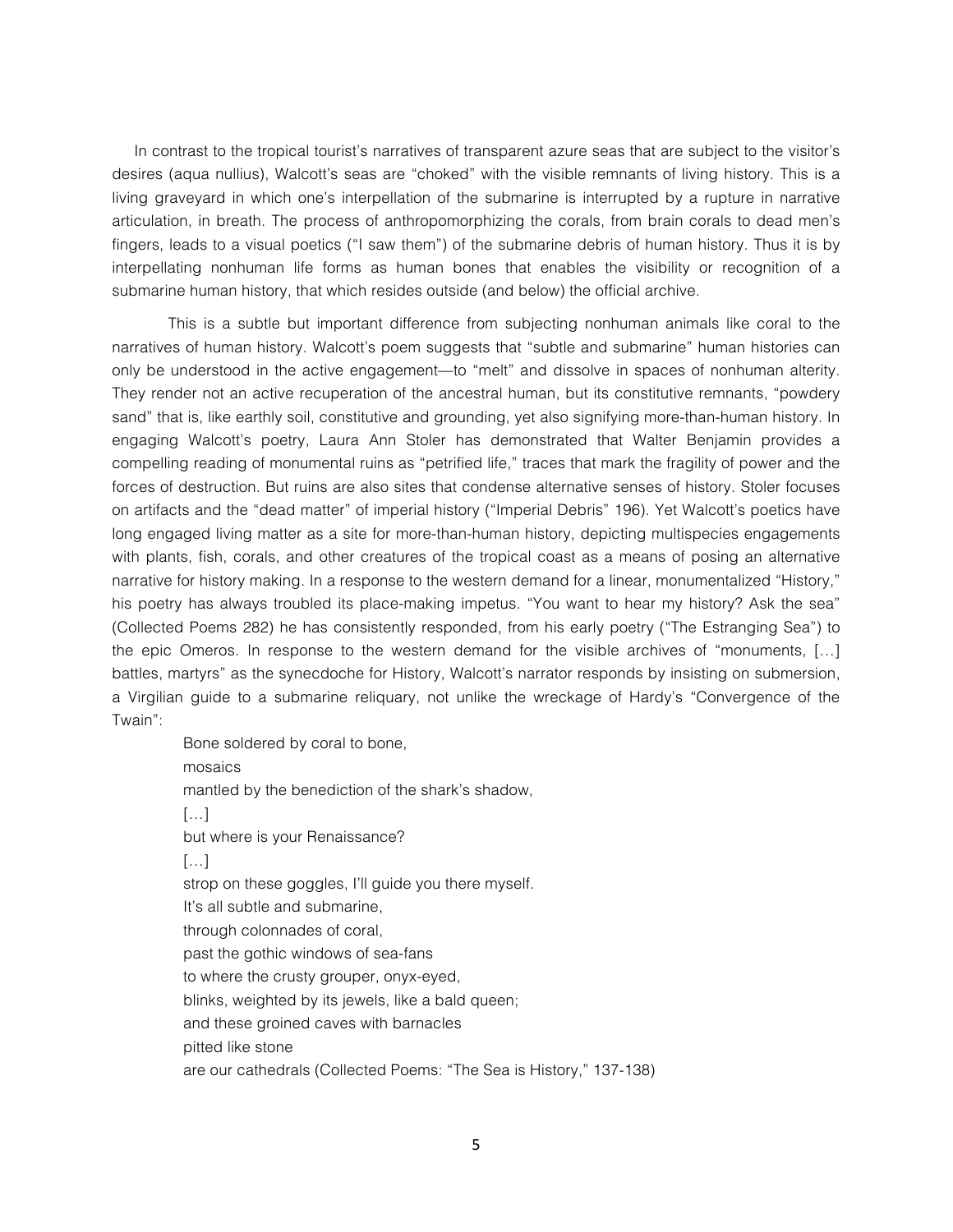Walcott's submerged narrator invokes "sea ontologies," I term I'm using to expand on Elizabeth A. Povinelli's theorization of "geontologies," a mutually constitutive relationship between biography/geology, drawn from indigenous contexts that destabilize western binaries between figures of life and nonlife.<sup>11</sup> Povinelli focuses on the deep time of indigenous knowledges in Australia, so the term "sea ontologies" might characterize the connection between ancestry, history, and non-western knowledge systems in submarine aesthetics. In a similar vein, Deborah Bird Rose uses the terms "generational time" and "synchronous encounter," a bi-temporal relation between diachronic and synchronic temporality, to describe these more-than-human encounters ("Multispecies Knots of Ethical Time," 129). While the focus has tended to be more anthropocentric, in Caribbean literature and cultural studies the ocean has been figured as evolutionary and cultural origin in the wake of the brutal loss of ancestral memory, a site of memorialization, excavation, mourning, the sacred, and history. This is why it was not surprising that when Jason deCaires Taylor began sinking life-sized human sculptures under the Caribbean Sea that the majority of viewers assumed this was an act of the memorialization of the lost lives of the middle passage. But interestingly, the sculptures' temporal and multispecies engagements are more complex, suggesting that the ocean as medium can symbolize the simultaneity or even the collapse of linear time, reflecting lost lives of the past and memorializing—as an act of anticipatory mourning-- the multispecies lives of the future.

[see http://www.underwatersculpture.com/]

# Vicissitudes

In his imagination of the "earth after us," the future of the Anthropocene, Jan Zalasiewicz anticipates that "our drowned cities [ ...] would begin to be covered by sand, silt, and mud, and take the first steps towards becoming geology. The process of fossilization will begin" (The Earth after Us, 272). Yet these drowned cities are already in the making, turning the future subjunctive into present participle. With a series of eco-art cement sculptures sunken off the coasts of Mexico and Grenada entitled "Vicissitudes," "The Last Supper," "Time Bomb," "The Bankers," and "Anthropocene," deCaires Taylor has been levying a submarine critique of, to draw from one of his sculptures, the social and political "Inertia" in response to anthropogenic climate change. "The Bankers" (2011) show a group of men in suits, who literally have their heads in the sand.<sup>12</sup> [url links are in the endnotes] The Last Supper" (2012) represents an unattended table set for two, a bowl of fruits including hand grenades, and a half-eaten, bony fish on one plate. Other sculptures also critique the capitalist consumption that led to the Anthropocene; the two-ton sculpture "Inertia" (2011) is of an overweight man, sitting on a couch in front of a television with a plate of fast-food (hamburger and fries) on his enormous lap, and a pile of plastic debris at his feet.<sup>13</sup>

The sculptures are largely allegorical and commentaries on the disorienting effects of temporality in the Anthropocene. As deCaires Taylor notes, "Over the last 20 years our generation has encountered rapid change both technologically, culturally and geographically. I feel this has left us with an underlying sense of loss. My work tries to record some of those moments."<sup>14</sup> Reflecting a planetary "crisis of futurity" (Pratt, "Planetary Longings," 211) in which the telos of modernization, progress, and development are rejected produces an affect of mourning and, for this particular body of work, stillness amidst the tremendous pressure and mobility of seawater. Connery has written about how the technologies of globalization helped contribute to "the dematerialization" of the sea: "The oceanic […] is rather the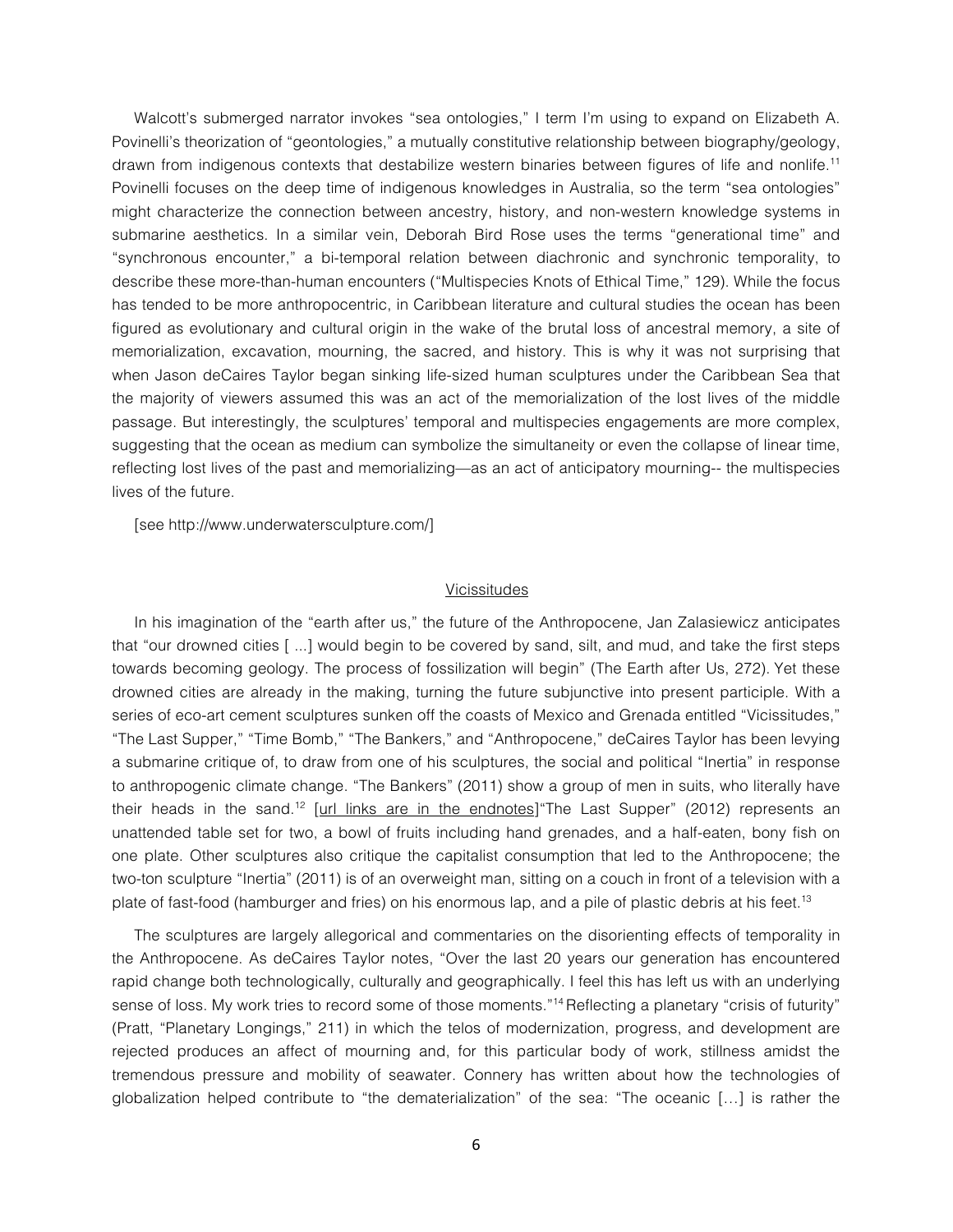space of pure distance, a meaningless materiality transcended by instantaneous information flow. Connectivity itself functions to dematerialize the connector, the space between" ("Oceanic Feeling," 296). Notwithstanding the fact that those information flows are dependent on tens of thousands of miles of submarine cables, deCaires Taylor's response to the globalizing "disembedding" from time and space (Giddens, The Consequences of Modernity, 188) is to rematerialize the ocean and, by life casting local people for submersion, enables sea ontologies, rendering uninhabitable space into anthropomorphized place.

There are two major submarine sites I want to examine here. The first, often called the "first underwater sculpture park" is in Moilinere Bay, Grenada, established in 2006 by the Grenadian government and tourist board including sixty-five sculptures that have been called by National Geographic as one of the "Wonders of the World." The second, the Museo Subaquático de Arte (MUSA), in The National Marine Park of Cancun, Mexico (in Punta Nizuc and Machones Reef), was established in 2009. At both sites deCaires Taylor works with local artists, students, and ecologists, spends months making plaster and silicon casts of individuals in his studio, then renders them into a Ph-neutral, marinegrade cement that is twenty times stronger than its terrestrial counterpart. It is built to withstand the tremendous pressure of ocean currents and constructed of inert materials to encourage multispecies "colonization." Because they are intended to become artificial reefs, the locations are shallow, tropical, chosen in consultation with marine biologists in order to both weaken the impact of hurricane-force currents on the shore, as well as to be strategically positioned for the 'seeding' of coral from one reef to another. As such, the sculptures are inordinately heavy, averaging one-to-two tons each, and are anchored to the seabed. Thus gravity and weight become constitutive elements in ensuring the futurity of multispecies sculptural ecologies. "Anthropocene," a full-scale cast of a Volkswagen Beetle with a young, perhaps weeping boy curled against the windshield, 15 is an eight-ton sculpture, designed specifically with holes and passageways to encourage the establishment of crustaceans; its size created challenging logistical issues about its transportation to the site and submergence, calling attention to the gap in technologies that gave rise to a carboniferous Anthropocene and the limited resources of the Mexican state park. 16

These are permanent, "swim through" exhibits, viewed while floating above and through the installation; unlike an interior, terrestrial gallery, the experience of the visitor is variable and dependent on skills and resources in snorkeling or scuba diving, as well as weather and currents; impressions are informed by light, viscosity of the water, age of the sculptures, and presence of marine species. While the exhibits are "permanent," the sculptures are not; they change every day based on their occupation by bacteria and algae, and eventually, coral. Environmental or earth art is known for its ephemerality, its locatedness, its participatory expectations, and its pedagogical intents. It also reflects an entanglement with nonhuman force and a commitment to ecological regeneration.<sup>17</sup> While wind and rain may be the major elemental forces in transforming artworks on land, submarine aesthetics are subject to an alien environment, transformed by salt, currents, pressure, and the rapid occupation by multispecies ecologies.

The submarine and material aspects of deCaires Taylor's eco-art are vital to its interpretation, particularly the ways in which water as a medium distorts time and alters knowledge production. After working for decades on the Law of the Sea, Elisabeth Mann Borgese observed: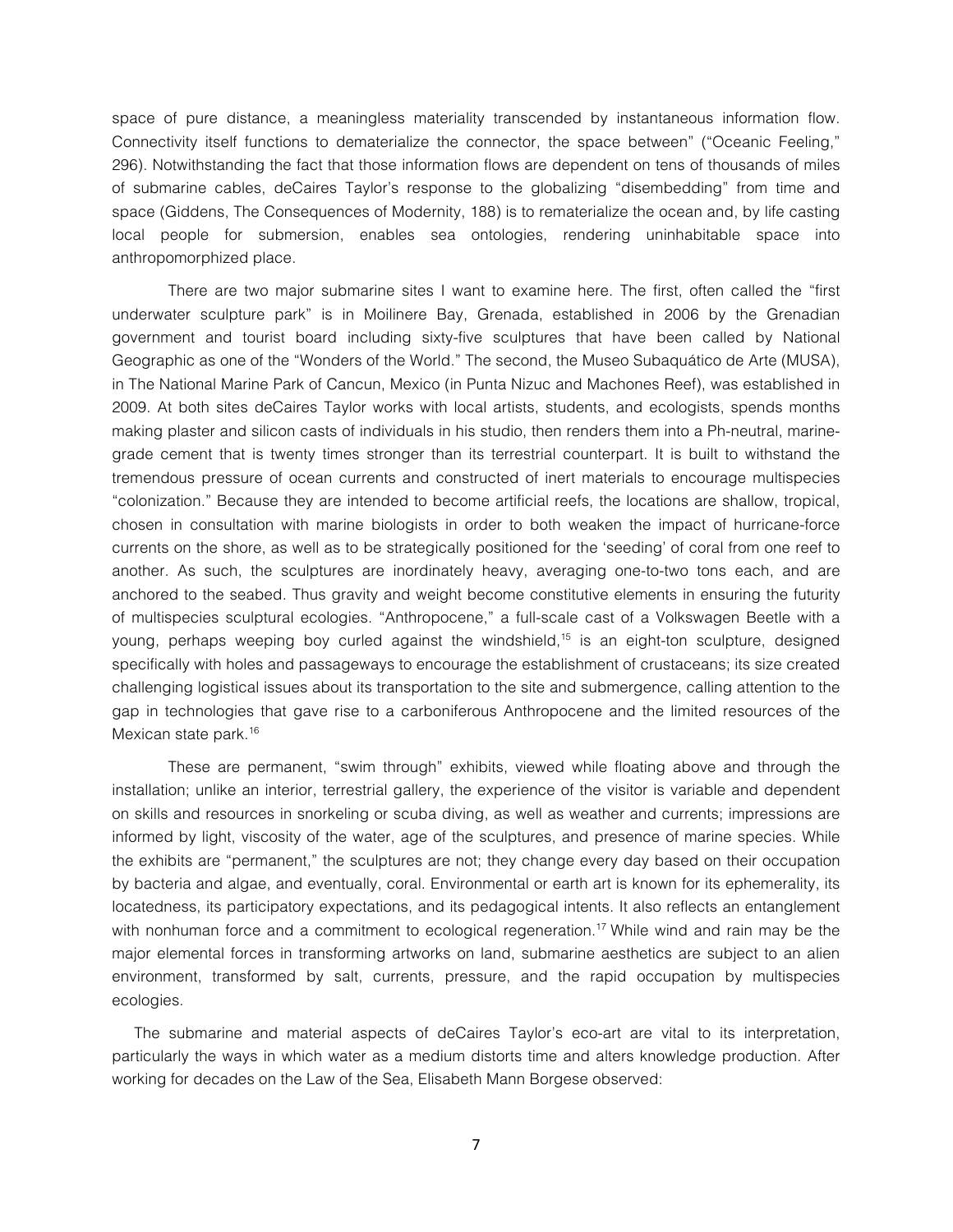the ocean is a medium different from the earth: so different, in fact, that it forces us to think differently. The medium itself, where everything flows and everything is interconnected, forces us to "unfocus," to shed our old concepts and paradigms, to "refocus" on a new paradigm. Fundamental concepts, evolved over the millennia on land, like sovereignty, geographic boundaries, or ownership, simply will not work in the ocean medium where new political, legal, and economic concepts are emerging (The Oceanic Circle, 258).

This sense of newness, a critical engagement with an extraterrestrial space, raises questions about disciplinarity, epistemology, and (sea) ontologies. Critical ocean studies reflects an interdisciplinary approach to theorizing the largest space on earth, but only recently has there been a discourse about how submersion (or melting, to Walcott) may produce alternative knowledges and ontologies. Having worked as a diving instructor at the Great Barrier Reef before turning to underwater sculpture, deCaires Taylor observes:

The experience of being underwater is vastly different from that of being on land. Objects appear twenty five percent larger underwater, and as a consequence they also appear closer. Colours alter as light is absorbed and reflected at different rates, with the depth of the water affecting this further. The light source in water is from the surface, this produces kaleidoscopic effects governed by water movement, currents and turbulence. Water is a malleable medium in which to travel enabling the viewer to become active in their engagement with the work. The large number of angles and perspectives from which the sculptures can be viewed increase dramatically the unique experience of encountering the works (qtd. in Patel).

deCaires Taylor observes that visitors to the sites describe their experiences of the sculptures as "creepy," "spooky," and awesome, a sense of the shock of seeing specific human forms in the depths of a space deemed outside of human experience and temporality (qtd. in Patel). Casting all of the sculptures in terms of human scale adds a sense of both their diminutive size in relation to the vast ocean, as well as their particularly and individuality. It's this uncanniness, the engagements with human forms that appear distorted, larger, closer, and essentially "matter out of place" to borrow from Mary Douglas, that lead to a phenomenological sense of their unheimlich, a feeling of that which is both familiar and radically defamiliarizing. Thus a large man on a couch watching television or a Volkswagen Beetle may be ordinary figures on land—their presence thirty meters under the sea is uncanny.

In Spivak's theorization of "planetarity" she seeks a different method of thought, like deCairesTaylor, in theorizing alternatives to the homogenizing and technocratic reaches of globalization. Building on Levinas, she argues, "To be human is to be intended toward the other. We provide for ourselves transcendental figurations of what we think is the origin of this animating gift: mother, nation, god, nature." (Death of a Discipline, 73) To that list of the transcendental unheimlich I would add the ocean, a figure of evolutionary origin, amniotic sac, and planetary future, suggesting a rupture in time as well as the unhomeliness of our experience of the planet. The ocean, like the "figure of woman-as-mother-asvagina" (Death of a Discipline, 74) that Spivak reads in Freud's theory of the unheimlich, is also a figure for origins, an uncanny originary home. Of the vagina Freud writes, "This unheimlich place […] is the entrance to the former Heim [home] of all human beings, to the place where each one of us lived once upon a time and in the beginning." (qtd in Death of a Discipline, 74). In a similar vein, deCaires Taylor has explained, "For many years I've had incredible dreams about being underwater. My first instructor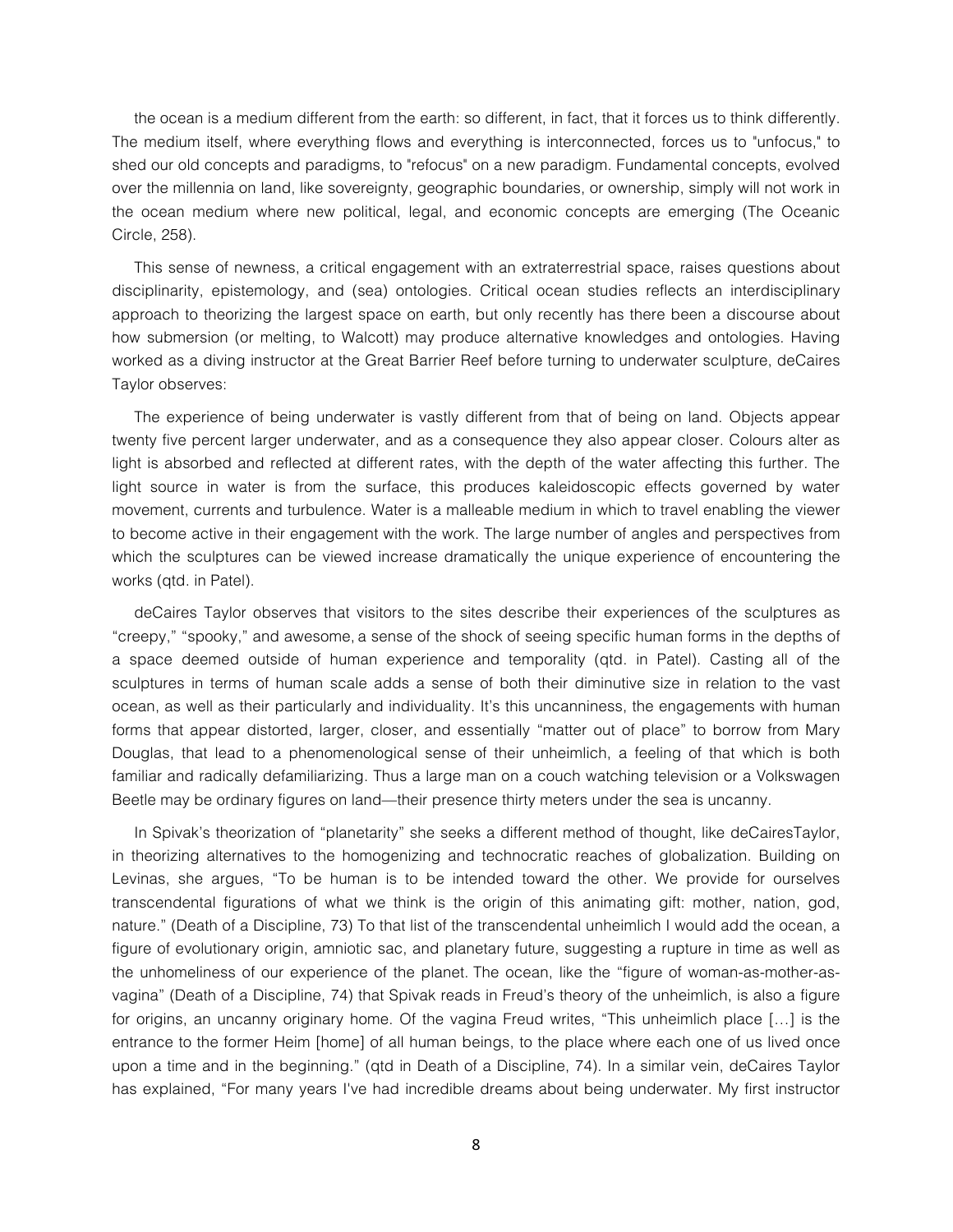once told me how he'd go to these spectacular caves in Turkey. He would turn off his torch and feel his way out. He said it felt like being back in his mother's womb. I can relate. You have a much more detached consciousness underwater – like a form of meditation." (qtd. in Patel). Thus the ocean is often figured as "a species" of planetarity whether understood as the origins of earthly life, mer or mother, and more recently as a living "super organism," possibly supporting Lovelock's Gaia hypothesis of the earth as system.

The discourse of the Anthropocene positions humans as a geological force, yet the ocean seems to be our proxy. This raises questions as to the mutability between humans and the seas. While we have come to recognize an anthropogenic climate, new science is suggesting a rather anthropomorphic ocean—perhaps even a super organism. Water's mutability, measured in picoseconds, means that it changes its molecular structure around one trillion times a second and has been likened to a network. Unlike any other liquids, water molecules change in response to temperature and chemicals, blurring the distinction between chemistry and a living thing. Moreover the "bacterial networking" (Nielsen, "Electric Currents," 1074) of the ocean's microbial communities have raised new questions about whether the sea itself is ontological.

These questions about temporality, place, multispecies life, and sea ontologies are brought together in one of deCaires Taylor's first sculptures, "Vicissitudes" (2007), a circular structure of twentysix children holding hands which invokes a cyclical model of time that will be transformed through multispecies occupations.<sup>18</sup> From the Latin vicis, to turn or change, "Vicissitudes" reflects the engagement with an uncanny oceanic temporality and mutability. While the process of locating the sites, casting human forms, and submerging them into the sea takes months, deCaires Taylor points out that as soon as the sculptures are placed in the sea, time speeds up as they are rapidly covered with algae, one of the first steps in building a coral reef.<sup>19</sup> Of "Vicissitudes," he has remarked that "The sculpture proposes growth, change, and natural transformation. It shows how time and environment impact on and shape the physical body."20

In an image of the sculpture when it was first submerged, $21$  we see a ring of children facing outwards, holding hands, as they unite to face some kind of external force or event. As life casts, the details of the children's contemporary clothing (jeans, polo shirts) are precise, as are their facial features. Standing barefoot in the white sand, surrounded by blue waters, the boys and girls seem both at home in this environment, yet simultaneously "creepy," as if responding to some threat that the viewer has not realized. In that way they are outside of our viewing time, responding to something that positions our own temporality as belated. On closer look, their eyes are closed, suggesting some kind of group concentration and communication, positioning the viewer as someone interrupting an intimate moment or prayer. As they are generally viewed from slightly above, the ring shape is the predominant figure; approaching the statues one comes to realize that they are positioned alternately boy and girl; a closer look reveals that they are the same two children, an uncanny doubling. The girl is slightly taller than the boy, hair pulled back in a bun turned slightly right, the boy with close cropped hair, turned towards his companion to the left.

As soon as the photos of "Vicissitudes" were released, people immediately interpreted it as a monument to the lost lives of transatlantic slavery. In the often-quoted words of Édouard Glissant: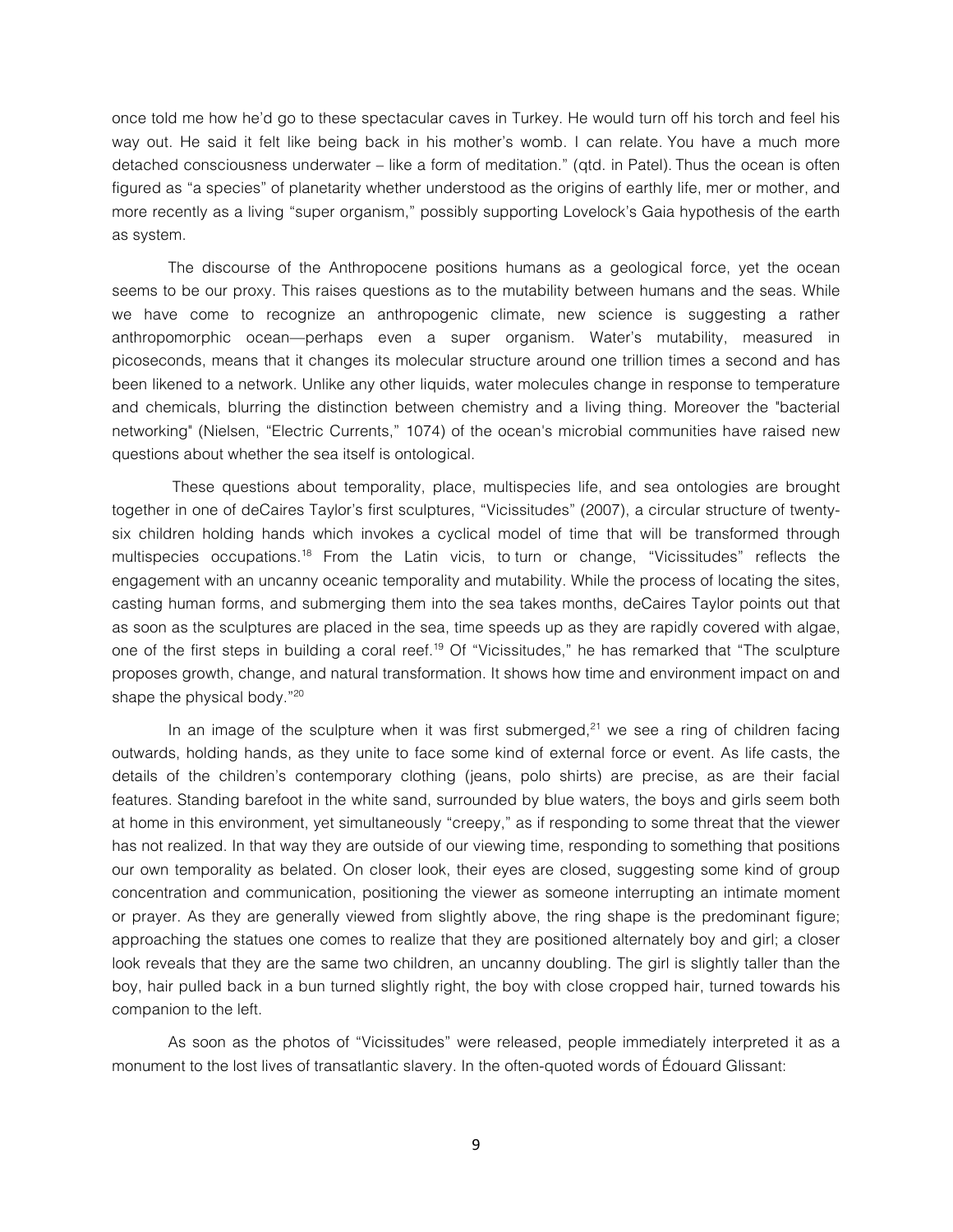Whenever a fleet of ships gave chase to slave ships, it was easiest just to lighten the boat by throwing cargo overboard, weighing it down with balls and chains [… ]These underwater signposts mark the course [across the Atlantic]. Navigating the green splendor of the sea […]still brings to mind, coming to light like seaweed, these lowest depths, these deeps, with their punctuation of scarcely corroded balls and chains.[… ] The abyss is a tautology: the entire ocean, the entire sea gently collapsing in the end into the pleasures of sand, makes one vast beginning, but a beginning whose time is marked by these balls and chains gone green (Poetics of Relation, 226).

An obsolete definition of "vicissitudes" is reciprocation and return. Given the circular structure of the sculpture, mirrored by the ring of reinforced cement behind the children's hands that some have taken to be manacles, online speculation about its memorialization to slaves led the artist to deny any intentional connection to the middle passage, while later acknowledging that in working with the tourist board he was forced to make compromises (qtd. in Patel).

The Caribbean Sea has long been understood as a cultural and material space, a graveyard for the ancestors, a wound, an abyss or rupture in cultural continuity. While this shared experience, Glissant suggests, created an "original victim floating toward the sea's abysses, an exception, it became something shared and made us, the descendants, one people among others. Peoples do not live on exception. Relation is not made up of things that are foreign but of shared knowledge. This experience of the abyss can now be said to be the best element of exchange" (Poetics of Relation, 226). It's not merely the peopling of the sea here that invokes the losses of the middle passage, but rather the "shared knowledge" symbolized by the ring of children that suggests a suboceanic experience that cannot be shared by the terrestrial visitor, an experience of an ethereal otherworld of history, continuous with our own and yet simultaneously discontinuous. A submarine unheimlich, reflecting the mutually constitutive relationship between the ocean and the biography of the peoples of this place; foregrounding the ocean as uncanny medium which distorts our terrestrial-bound understanding of figures, time, and space.

I'd like to pick up here on Glissant's theory of the oceanic abyss as both a tautology and as a "womb abyss," (Poetics of Relation, 226) which brings us back to the larger framework of planetarity and the unheimlich that I am arguing constitutes this oceanic imaginary. Glissant argues that the traumatic experience of crossing the abyss produced a particular kind of "knowledge of the Whole, greater from having been at the abyss and freeing knowledge of Relation within the Whole" (226). Arguing specifically against ecological mysticism, territorialism, and filiation he proposes a poetics of Relation that is represented in the "aesthetics of rupture and connection […] of a variable continuum, an invariant discontinuum," constituted by interdependencies and entanglement (226). A transoceanic originary is vital to the recognition of the poetics of Relation: "the unconscious memory of the abyss served as the alluvium for these metamorphoses (226). Alluvium is sediment, a sand or soil from the Latin root "to wash against," invoking the erosion and transformation of matter, a vital part of deCaires Taylor's aesthetics.

Although Glissant's work has been engaged in terms of Caribbean and postcolonial ecocriticism, it has not been theorized in terms of what Deborah Bird Rose calls "embodied knots of multispecies time ("Multispecies Knots of Ethical Time," 132). When asked about the visceral response to his submarine sculptures, deCaires Taylor replied it has "something to do with the history of time and how we place ourselves in the evolutionary scale. Many of us can't help but wonder why we are here.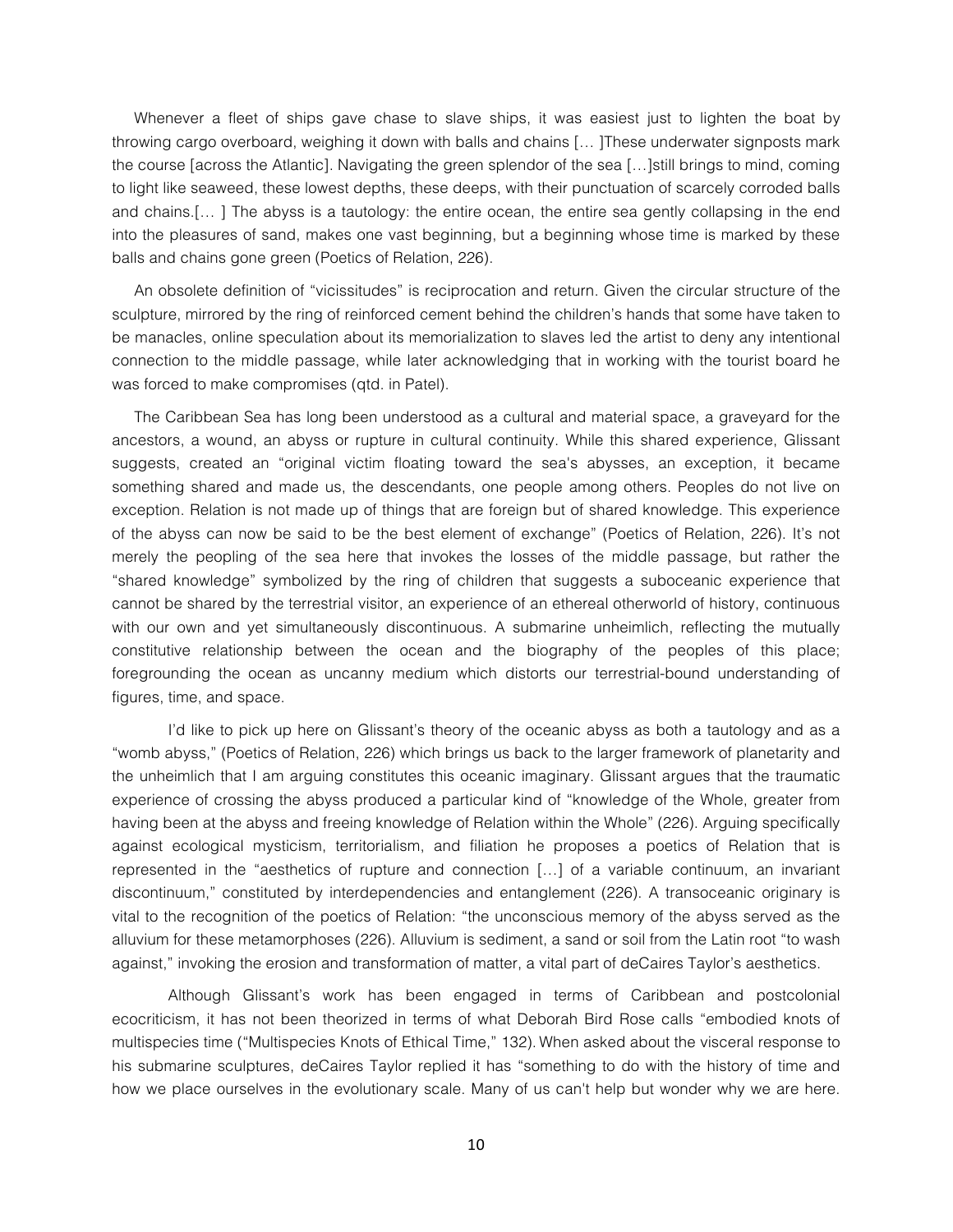Underwater you are dealing with a completely different notion of time and it's confusing but fascinating; even for me when I return after a month and the work looks completely different" (qtd. in Patel). As artificial reefs, these sculptures embody "growth, change, and natural transformation," vicissitudes, and that process is largely dependent on multispecies collaborations of the reef.

### Relation: Reef Ecologies

One of the indicators for the Anthropocene is the crisis in coral reefs across the global tropics. Largely understood as figures for biodiversity, "rainforests under the sea," coral reefs occupy less than one percent of our oceans, yet are home to nearly 1/3 of known marine species. Coral is a eukaryotic multicellular animal. The reef is an ecology-- a zoophytalite (animal-plant-mineral) form that grows so large that some can be seen from space. The hard coral of the tropics consists of a polyp surrounded by a limestone "cup" that it secretes, like the shell of a turtle. Although there are cold water corals, the tropical hard corals are the most accessible (in shallow, light-filled water) and most heavily represented due to the symbiotic algae who give it such dramatic color. These zooxanthellae reside in the tissue of coral, help it secrete calcium carbonate and remove waste; they also provide most of the coral's energy through photosynthesis. Like humans, coral are multispecies creatures; besides the symbiotic zooxanthellae there is a bacterial community in coral mucus that surrounds and protects it, not to mention the fish, turtles, hydrozoans, sponges, sea urchins, star fish, algae, and bacteria that are essential to its survival.

In addition to its figuring as a multispecies assemblage, coral signifies deep time. Its limestone structure means it layers growth like bone. As a colony, tube worms, bacteria, and mollusks help build the infrastructure. It grows extremely slowly, some merely one centimeter a year, and its life span is undetermined. Some of the oldest (shallow water) tropical corals known are 500 years old (Ta`u, American Samoa), while some deep sea black coral is thought to be at least 4,000 years old. Recently scientists have speculated that the corals of the deep sea may be the ocean's oldest living organisms; due to their skeleton-secreting habits they form a living continuity with their ancestors and multispecies community.<sup>22</sup>

Ocean warming and acidification are causing a crisis in the symbiotic relations of a coral colony; the breakdown of these relations (specifically the loss of zooxanthellae) cause coral bleaching. It is said that over fifty percent of Caribbean coral has been destroyed since the 1970s, due to ocean temperatures and acidification, sewage and agricultural runoff, overfishing, and tourism. Ironically, coral control how much carbon dioxide is in the ocean and take it out of the water to build calcium carbonate skeletons, yet the crisis in their survival has tended to accelerate the atmospheric distribution of carbon. Coral reefs have had a long history of anthropocentric representation. Helmreich has explained that early western naturalists initially found coral to be "an assemblage of flesh and stone that generated speculation about the boundaries of the living and nonliving" ("How Like a Reef"). "For today's environmentalists, biotechnologists, and would-be coral genomicists, coral are something to be read for climate change, for potentially patentable genes, for representativeness." (Helmreich, "How Like a Reef"). Iain McCalman's recent The Reef also poses the interrelations between human and coral history, turning to how the reef has figured as a space of terror, nature, and wonder in the Pacific. While the story of coral reefs has been anthropomorphized, like the concept of the Anthropocene, it has not been told

11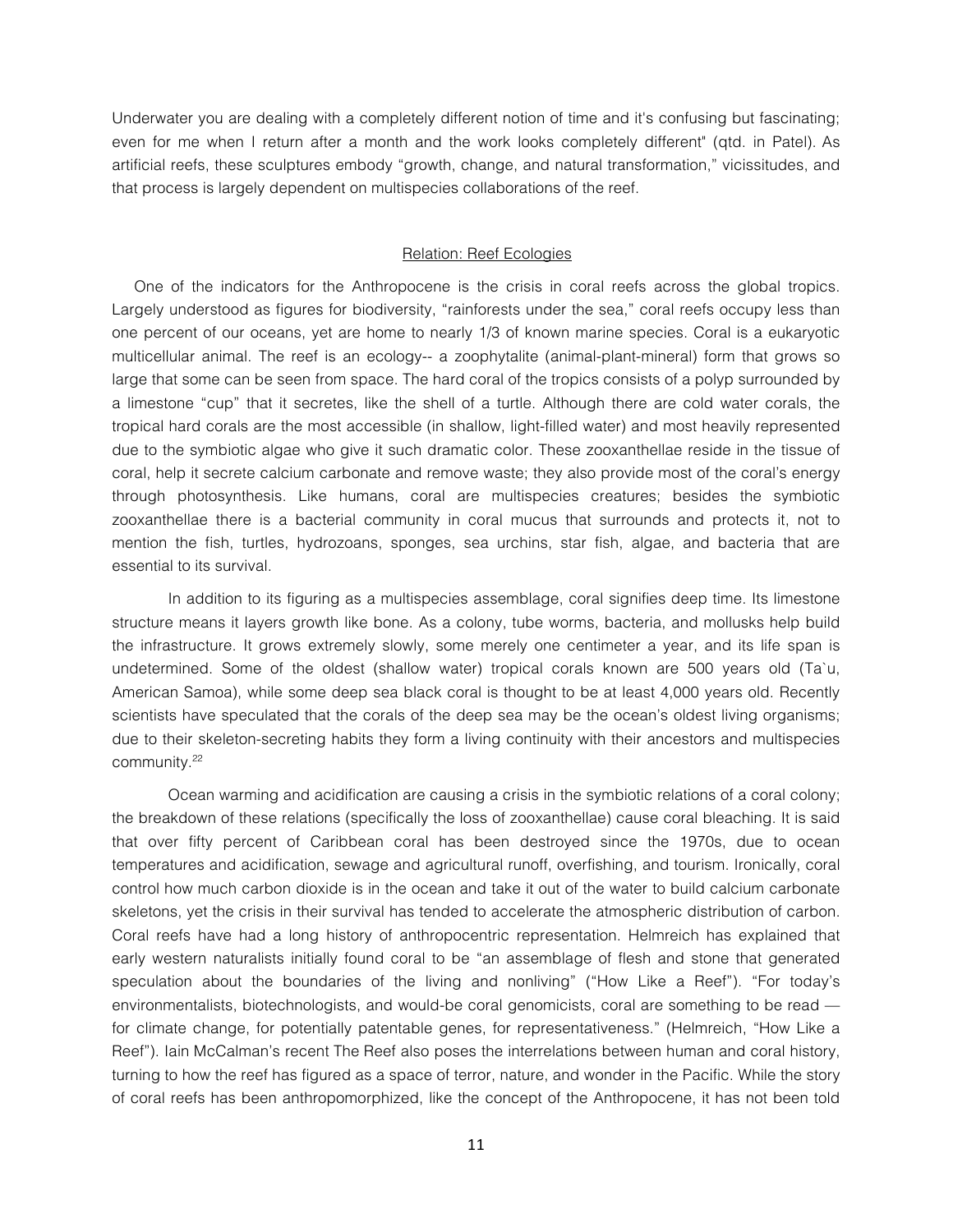with enough attention to the differentiation between the humans who contribute to environmental pollution. Threats to coral reefs are not evenly distributed—predatory practices of transnational corporations and neoliberal regimes put far more pressure on resource extraction from postcolonial states of the tropics (overfishing, deforestation, the capture of tropical fish for the aquarium market) than the Global North. Thus "reefs are not just climatic barometers but also serve as indicators of North-South inequality" ("How Like a Reef")

This entanglement, as Glissant would have it, of the history of a submarine ecology like a coral reef with the human is brought to the foreground in deCaires Taylor's "Vicissitudes," where the two children whose features have been so precisely captured in sculpture are continually transformed into a more-than-human assemblage. Here is a series of photographs taken of one of the boy's faces over the past seven years:



The very human component that renders the initial sculpture to speak to "sea ontologies," the specificity of a "shared knowledge" of relation between the children, has been reconfigured. Their faces in particular, what function as the synecdoche for the human, are no longer recognizable; this visibility of the face ordinarily figures the human as a singular species, while creatures inhabiting the face, eyes, mouth or other facial features often signify a terrifying multispecies being akin to the futurity of the genre of science fiction. Now that his face is covered with algae, encrusting sponges, and hydrozoans, the boy seems less accessible to human viewers, an alien, although all the more accessible to the multispecies bacteria and other creatures of the sea that establish coral reef ecologies. In her work on "embodied knots of multispecies time," Rose speaks of a "generational time" that necessarily encapsulates death; a death that enables the existence of a new generation. Thus generational time is not necessarily understood in terms of species progressions, but multispecies sequences. In the transformation of the children of "Vicissitudes," we see this generational death, and to draw from Rose, "we discern not [the] 'face,' but 'interface'" (132).

There are (at least) three co-exiting temporal strands that make up this "knot" in deCaires Taylor's submarine sculpture. One might read the "Vicissitudes" in terms of the living past: in the present participle, the middle passage lives at the bottom of the sea reflect "hauntological time consciousness" (Baucom, Specters of the Atlantic, 31), a "creepy" submarine visibility that signifies the historical abyss and "these balls and chains gone green." We might also read the transformed children as a future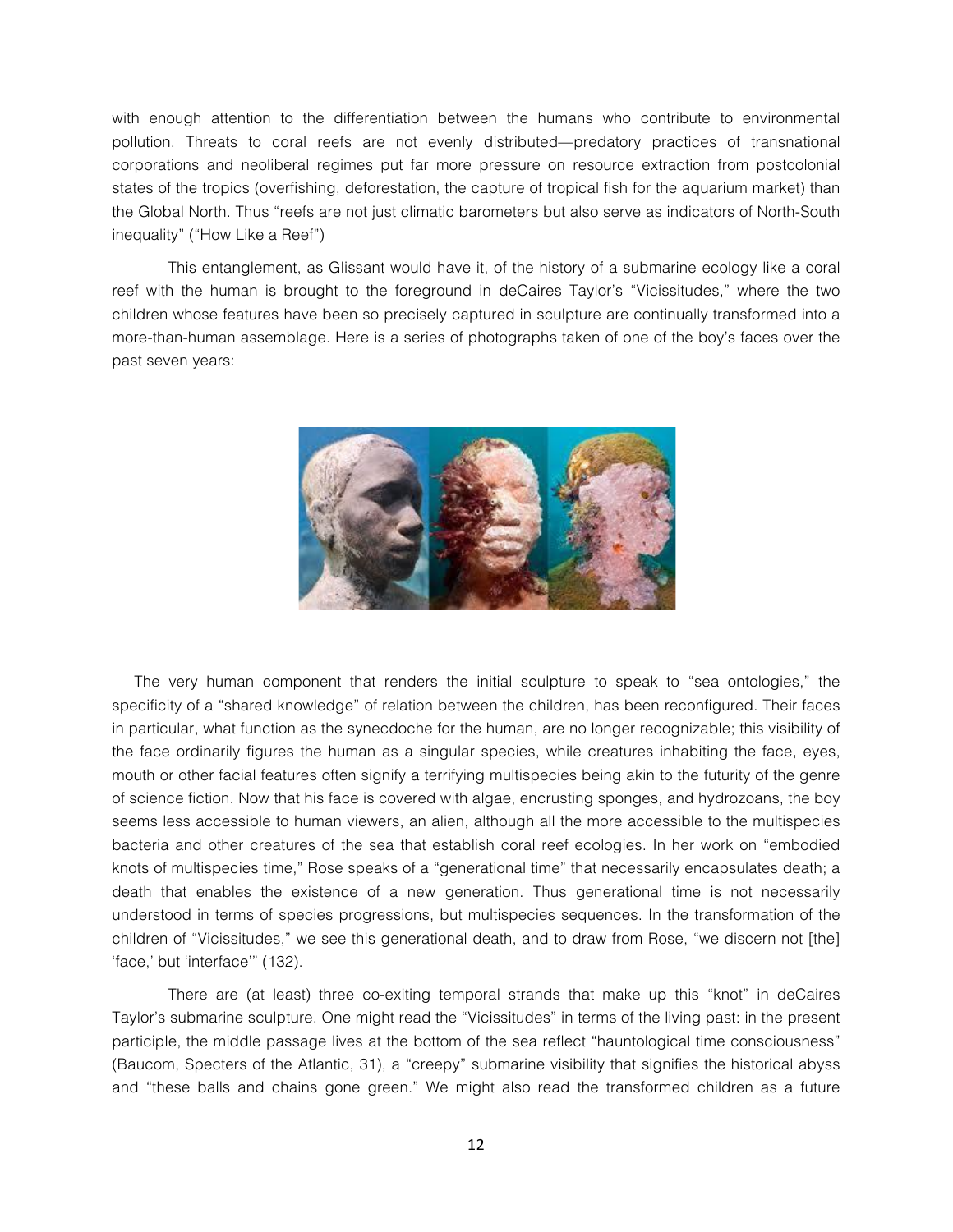species, aqua homo of a visibly multispecies Anthropocene, having merged with the other residents of an increasingly oceanic and tropical planet. Finally, we might read this in terms of the present, of the representation of two children from Grenada facing an unspoken threat and a commentary on the contemporary environmental crisis in the Caribbean—one that is not anticipated (or even seen from outside the region) but currently experienced, and the necessity for multispecies alliances in navigating through this crisis in the present.

Importantly, to make this encounter possible, the visitor must submerge into an alien aquatic environment. Stacy Alaimo has argued that:

Submersing ourselves, descending rather than transcending, is essential lest our tendencies toward Human exceptionalism prevent us from recognizing that, like our hermaphroditic, aquatic evolutionary ancestor, we dwell within and as part of a dynamic, intra-active, emergent, material world that demands new forms of ethical thought and practice […] thinking with sea creatures may also provoke surprising affinities" ("New Materialisms," 283).

In "Vicissitudes," thinking with, interacting with, viewing, touching, and perhaps being touched with what Eva Hayward terms "fingeryeyes" opens up new opportunities for multispecies, submarine ontologies. Yet that should not take us outside of the local context to read a universal planetary crisis alone. This is one that is equally embedded--or submerged-- in local, contemporary context. This is the difference between the globe on our computers, as Spivak remarks, and a sense of planetarity, a sense of simultaneous continuity and discontinuity with alterity, with the limits of knowing. This recognition or submersion brings about ethical and epistemological transformations. As Nigel Clark has argued "To be vulnerable to otherness, theorists of embodiment insist, is not just to be open to being unmade, but to being remade into something other than what we are […] to being propelled in new and unforeseeable directions" (Inhuman Nature, 249). These transformations, for the children of "Vicissitudes," are truly unforeseeable, as their very eyes have been reconfigured by algae and sponges into other kinds of sensing mechanisms.

These transformations required by these new sea ontologies are not to be confused with the type of multicultural liberalism championed by globalization discourse; planetarity is the recognition of uncomfortable mergers, violence, digestion and indigestion (Haraway, "Anthropocene, Capitalocene, Chthulucene"), radical displacement from places, figurative and otherwise, that we may call home. I believe this requires a rethinking of the Anthropocene itself as the only model for imagining our futures, which has been readily critiqued for its anthropocentric bias.<sup>23</sup> As Anna Lowenhaupt Tsing asks:

We become who we are through multispecies aggregations. [...] This makes an enormous difference for our theories of 'human' action in the world. How can humans act as an autonomous force if our 'we' includes other species that make us who we are? If we are not an autonomous force, what about freedom – and must we then be slaves of natural compulsion? What might it mean for a multispecies aggregate to act upon the world?" ("Strathern beyond the Human," 230)

The question as to who we mean by "we" (what nations, classes, races, genders, ages, nations, regions, species?) when we speak of "our" ecological futures is one of the great challenges to the Anthropocene. In a recent talk, Donna Haraway suggested that we put into play (at least) three different terms for figuring planetary futures. The Anthropocene, which helps to identify the human as (multi)species, the Capitalocene, which helps to locate the era in political, colonial, and economic time,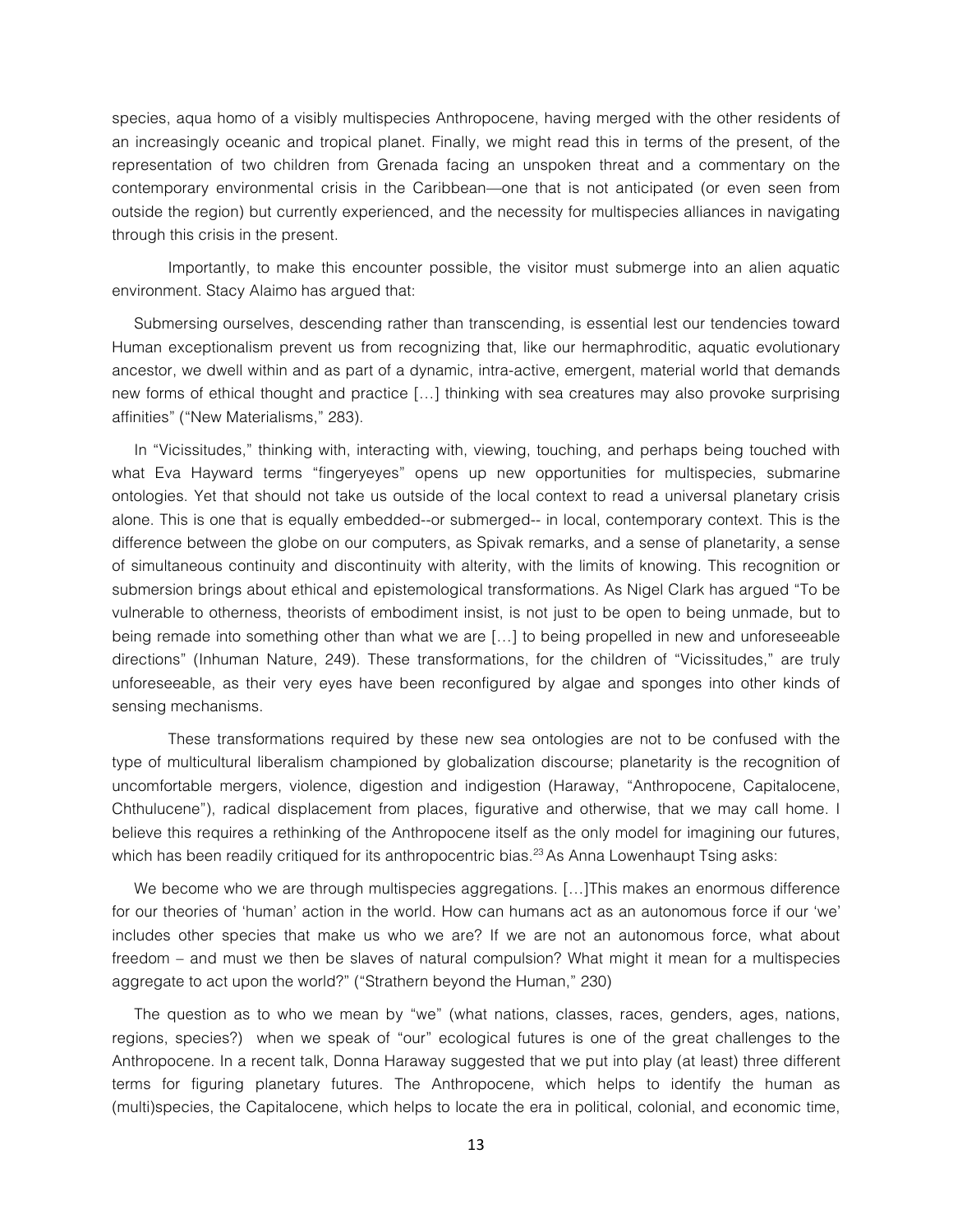and a final term that I align with Spivak's concept of planetarity: "the Chthulucene. This term, Haraway argues, is for the "chthonic ones, the not yet finished, ongoing abyssal and dreadful ones that are generative and destructive." These are the subaquatic, the subterranean, the otherworldly others, because "it matters to destabilize worlds of thinking with other worlds of thinking, it matters to be less parochial. If ever there was a time to need to be worldly, it is surely now. And I think all of us lack many of the skills" (Haraway).

I leave you with this last image of the children, one of whom looks towards us, perhaps expectantly, but as a "moment in passing," it's not clear from which world:



Works Cited [incomplete]

2012. Dir. Roland Emmerich. Sony Pictures Home Entertainment, 2009. DVD.

Alaimo, Stacy. "New Materialisms, Old Humanisms, Or, Following the Submersible." NORA - Nordic Journal of Feminist and Gender Research 19.4 (2011): 280-84. Web.

Baucom, Ian. Specters of the Atlantic: Finance Capital, Slavery, and the Philosophy of History. Durham: Duke UP, 2005. 31. Print.

Benítez-Rojo. Antonio Benítez. The Repeating Island: The Caribbean and the Postmodern Perspective. Durham: Duke UP, 1992. Print.

Borgese, Elisabeth Mann. The Oceanic Circle. Tokyo: United Nations UP, 1998. Print.

Bragard, Véronique. Transoceanic Dialogues: Coolitude in Caribbean and Indian Ocean Literatures. Bruxelles, Belgium: P.I.E. Peter Lang, 2008. 258. Print.

Brathwaite, Kamau. 1999. ConVERSations with Nathaniel Mackey, Staten Island, NY: We Press. Clark, Nigel. Inhuman Nature: Sociable Life on a Dynamic Planet (Theory, Culture & Society). Sage Publications, 2010. 249. Print.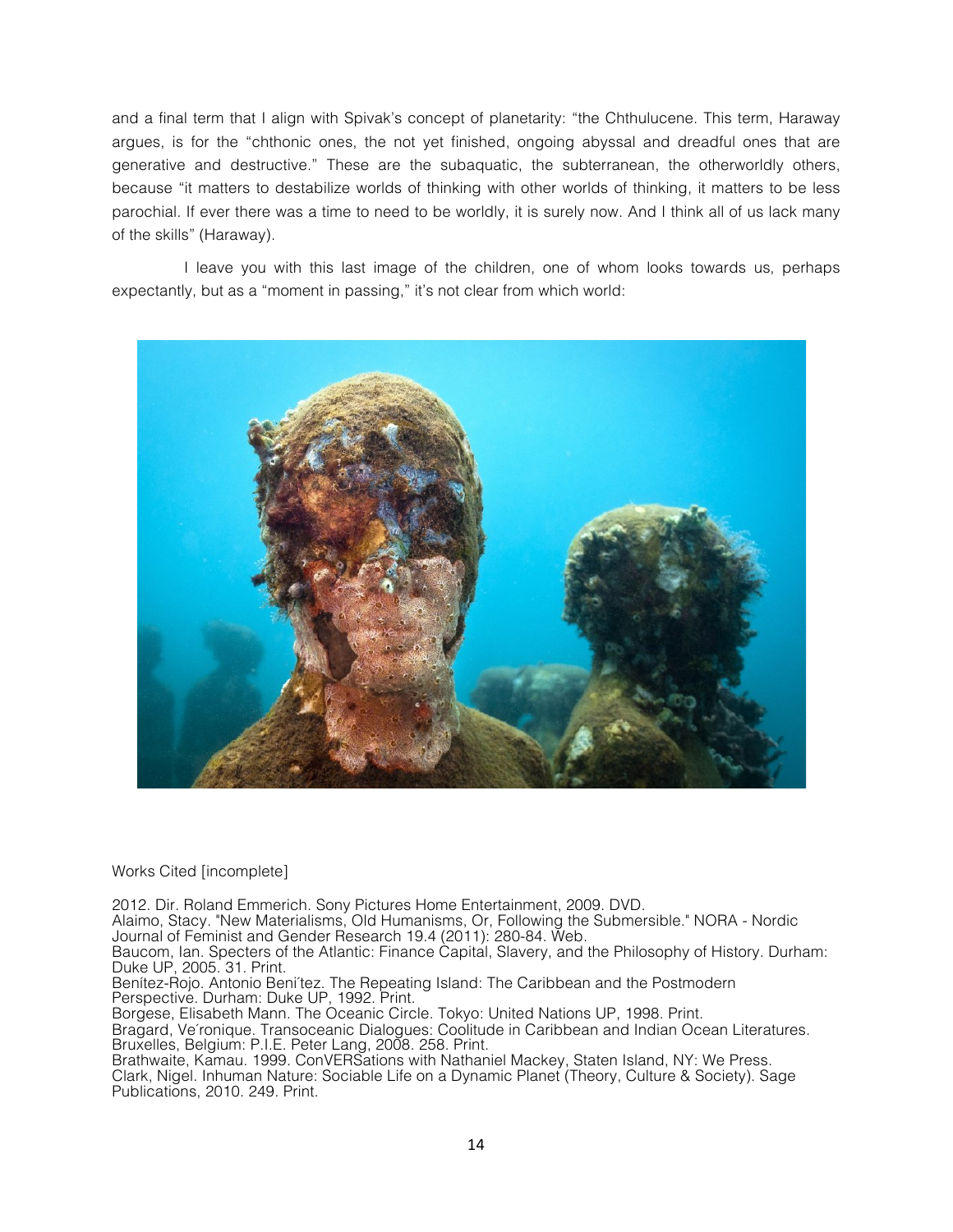Connery, Christopher L. "The Oceanic Feeling and the Regional Imaginary." In Global/Local: Cultural Production and the Transnational Imaginary. 1996. pp. 284-311. Durham, NC: Duke University Press Connery, Christopher. "There Was No More Sea: The Supersession of the Ocean, from the Bible to Cyberspace." Journal of Historical Geography 32.3 (2006): 494-511. Web.

Cousteau, Jacques. "The Perils and Potentials of a Watery Planet." Oceans: Our continuing frontier. Eds. H. William Menard and Jane L. Scheiber. Del Mar, CA: Publishers Inc.. (1976):13-17. Print.

"The Creepiest (And Maybe Most Awesome) Underwater Dive Spot in The World." AskMen. Web. 10 Apr. 2016.

deCaires Taylor. The Underwater Museum: The Submerged Sculptures of Jason deCaires Taylor, Print.

"Deep Sea Corals May Be Oldest Living Marine Organism." Lawrence Livermore National Laboratory. 2009. Web. 10 Apr. 2016.

DeLoughrey, Elizabeth. Routes and Roots: Navigating Caribbean and Pacific Island Literatures. Honolulu: U of Hawai'i, 2007. Print.

-----. "Island Writing, Creole cultures", The Cambridge History of Postcolonial Literature. Ed. Ato Quayson. 1<sup>st</sup> ed. Vol. 2. Cambridge: Cambridge University Press, 2012. pp. 802-832. Cambridge Histories Online. Web. 10 April 2016.

DeLoughrey, Elizabeth M., Rene<sup>o</sup> K. Gosson, and George B. Handley. Caribbean Literature and the Environment: Between Nature and Culture. Charlottesville: U of Virginia, 2005. Print.

DeLoughrey, Elizabeth, Jill Didur, and Anthony Carrigan. Global Ecologies and the Environmental Humanities: Postcolonial Approaches. Routledge, 2015. Print.

Desai, Gaurav Gajanan. Commerce with the Universe: Africa, India, and the Afrasian Imagination. New York: Columbia UP, 2013. Print.

Earle, Sylvia A. Sea Change: A Message of the Oceans. New York: G.P. Putnam's Sons, 1995. 14. Print. Fagan, Brian M. The Attacking Ocean: The Past, Present, and Future of Rising Sea Levels. New York: Bloomsbury, 2013. Print.

Giddens, Anthony. The Consequences of Modernity. Stanford, CA: Stanford UP, 1991. Print. Gilroy, Paul. The Black Atlantic: Modernity and Double Consciousness. Cambridge, MA: Harvard UP,

1993. Print.

Glissant, Édouard. Poetics of Relation. Trans. Betsy Wing Ann Arbor: U of Michigan, 1997. Print. Haraway, Donna. "Anthropocene, Capitalocene, Chthulucene: Staying with the Trouble." Anthropocene Conference University of California, Santa Cruz. 09 Apr. 2016.

Harvey, David. Spaces of Capital: Towards a Critical Geography, Routledge, 2001.

Helmreich, Stefan. Alien Ocean: Anthropological Voyages in Microbial Seas. Berkeley: U of .California,

<sup>2022</sup>. "How Like a Reef Figuring Coral, 1839–2010." Essays in the Anthropology of Biology and Beyond Sounding the Limits of Life, 2010. reefhelmreich.blogspot.com .Web.

"Jason deCaires Taylor & Museo Subaquático De Arte (MUSA)." Wandering Educators. 2010. Web. 10 Apr. 2016.

Mentz, Steven. "Toward a Blue Cultural Studies: The Sea, Maritime Culture, and Early Modern English Literature." Literature Compass 6.5 (2009): 997-1013. Web.

National Geographic, Wonders of the World: Earth's Most Awesome Places. 2012. "Garden under the Sea"106-107.

Noah. Dir. Darren Aronofsky. Paramount Home Entertainment, 2014. DVD.

Nielsen, L. P.; Risgaard-Petersen, N. "Electric Currents Couple Spatially Separated Biogeochemical Processes in Marine Sediment," Nature Vol. 463. No. 25. (2010): 1074. Print.

Patel, Amar. "From the Vaults – in Conversation with Underwater Sculptor Jason Taylor." RSS. 3 Nov. 2014. Web. 16 Apr. 2016.

Paradise Drowned: Tuvalu - The Disappearing Nation. Dir. Mike O'connor and Savana Jones-Middleton. Natural History New Zealand Ltd, 2001. Documentary.

Pardo, Arvid. The Common Heritage: Selected Papers on Oceans and World Order 1967-1974. Place of Publication Not Identified: Malta UP, 1975. 549. Print.

Patel, Amar. "From the Vaults – in Conversation with Underwater Sculptor Jason Taylor." RSS. Web. 10 Apr. 2016.

Povinelli, Elizabeth A. "Geontologies: a Requiem to Late Liberalism" (2013). Paper presented at The Anthropocene Project, Hans der Kulturen der Welt, Berlin, January 10. Web.

Pratt, Mary Louise. "Planetary Longings: Sitting in Light of the Great Solar TV." World Writing: Poetics, Ethics, Globalization. Ed. Mary Gallagher. Toronto: University of Toronto Press, 2008. Print.

Rediker, Marcus. 1987. Between the Devil and the deep blue sea: Merchant seamen, pirates, and the Anglo-American maritime world, 1700–1750. Cambridge: Cambridge University Press.

Rising Waters. Dir. Andrea Torrice. TorriceMedia, 2002. Documentary Series.

Rose, Deborah Bird. "Multispecies Knots of Ethical Time." Environmental Philosophy 9.1 (2012): 127-40. Web.

Spivak, Gayatri Chakravorty. Death of a Discipline. New York: Columbia UP, 2003. Print.